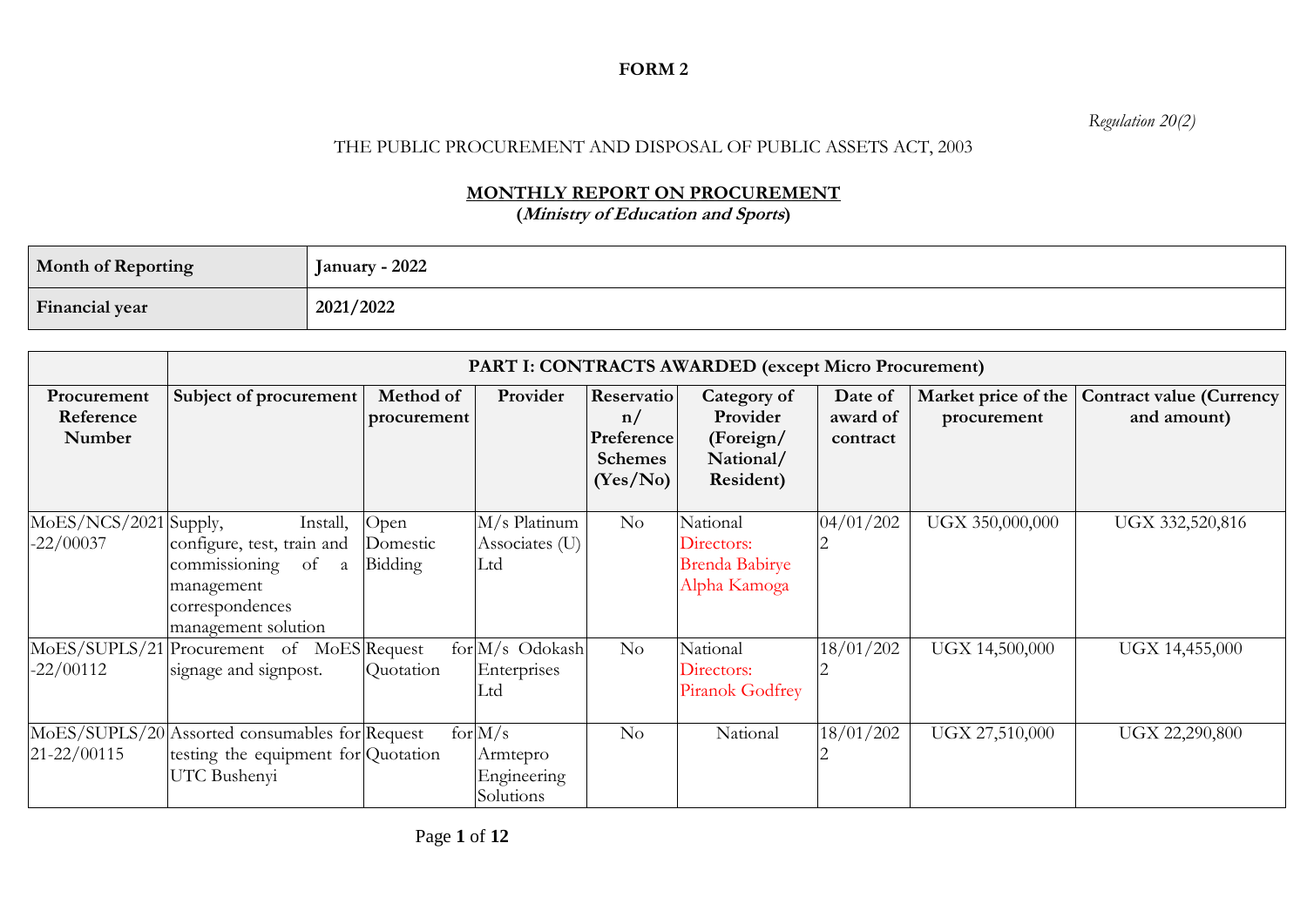|                                      |                                                                                                               | <b>PART I: CONTRACTS AWARDED (except Micro Procurement)</b> |                                                             |                                                              |                                                                                                  |                                 |                                    |                                                |
|--------------------------------------|---------------------------------------------------------------------------------------------------------------|-------------------------------------------------------------|-------------------------------------------------------------|--------------------------------------------------------------|--------------------------------------------------------------------------------------------------|---------------------------------|------------------------------------|------------------------------------------------|
| Procurement<br>Reference<br>Number   | Subject of procurement                                                                                        | Method of<br>procurement                                    | Provider                                                    | Reservatio<br>n/<br>Preference<br><b>Schemes</b><br>(Yes/No) | Category of<br>Provider<br>(Foreign/<br>National/<br>Resident)                                   | Date of<br>award of<br>contract | Market price of the<br>procurement | <b>Contract value (Currency</b><br>and amount) |
| $-22/00117$                          | MoES/SUPLS/21 Procurement of assorted Restricted<br>furniture for F&A                                         | Domestic<br>Bidding                                         | M/s Kamage<br>Enterprises<br>Ltd                            | No                                                           | National<br>Directors:<br>Kobusingye<br>Adrine<br><b>Assimwe Regina</b><br><b>Busingye Rayna</b> | 25/01/202<br>2                  | UGX 148,916,000                    | UGX 146,261,000                                |
| MoES/SUPLS/21 Supply,<br>$-22/00113$ | installation<br>configuration of MoES Quotation<br>Area Network)<br>(Local<br>MoES Legacy<br>LAN at<br>Towers | $\&$ Request                                                | $\overline{\text{for}}$ M/s Pentagon<br>Technologies<br>Ltd | No                                                           | National<br>Directors:<br>Tumusiime Elijah<br>Ahumuza Peninah                                    | 25/01/202                       | UGX 100,000,000                    | UGX 99,324,820                                 |
|                                      |                                                                                                               |                                                             |                                                             |                                                              |                                                                                                  | <b>TOTAL</b>                    | UGX 640,926,000                    | <b>UGX 614,852,436</b>                         |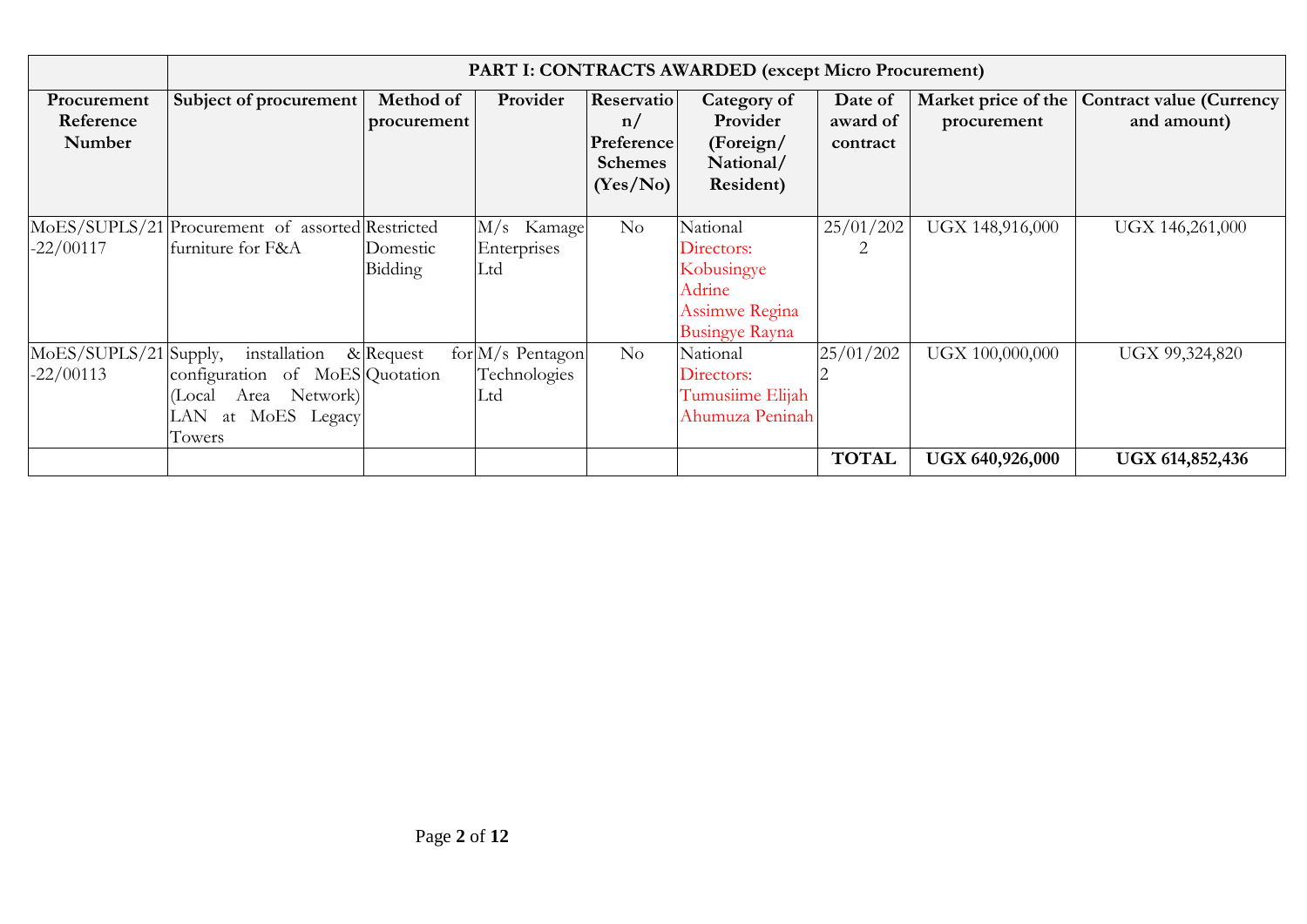|                                        | PART II: CONTRACTS AMENDED OR VARIED                                                                                                                                                                                                                 |                                        |                                                                                    |                      |                                                                          |                                                       |  |  |
|----------------------------------------|------------------------------------------------------------------------------------------------------------------------------------------------------------------------------------------------------------------------------------------------------|----------------------------------------|------------------------------------------------------------------------------------|----------------------|--------------------------------------------------------------------------|-------------------------------------------------------|--|--|
| <b>Procurement Reference</b><br>Number | Subject of<br>procurement                                                                                                                                                                                                                            | Indicate<br>Amendment<br>or variation  | Provider                                                                           | or variation         | Date of amendment Value of A/V (currency<br>and amount if<br>applicable) | Revised contract value and<br>currency if applicable) |  |  |
| MoES/NCONS/20-<br>21/00243/C1614       | Addendum No.1 to<br>contract<br>the<br>emergency<br>procurement<br>Οİ<br>printing<br>and<br>distribution P.1, P.2,<br>P.3, P.4, S.5 and S.6<br>to Government and<br>Private Primary and<br>Secondary Schools<br>in Uganda -Lot 2<br>(Eastern Region) | UGX.<br>for 1,188,892,710 Services Ltd | M/s In-line Print<br>National<br>Directors:<br>Mugerwa Charles<br>Luyimbazi Martin | $04th$ January, 2022 | N/A                                                                      | UGX 12,763,159,390                                    |  |  |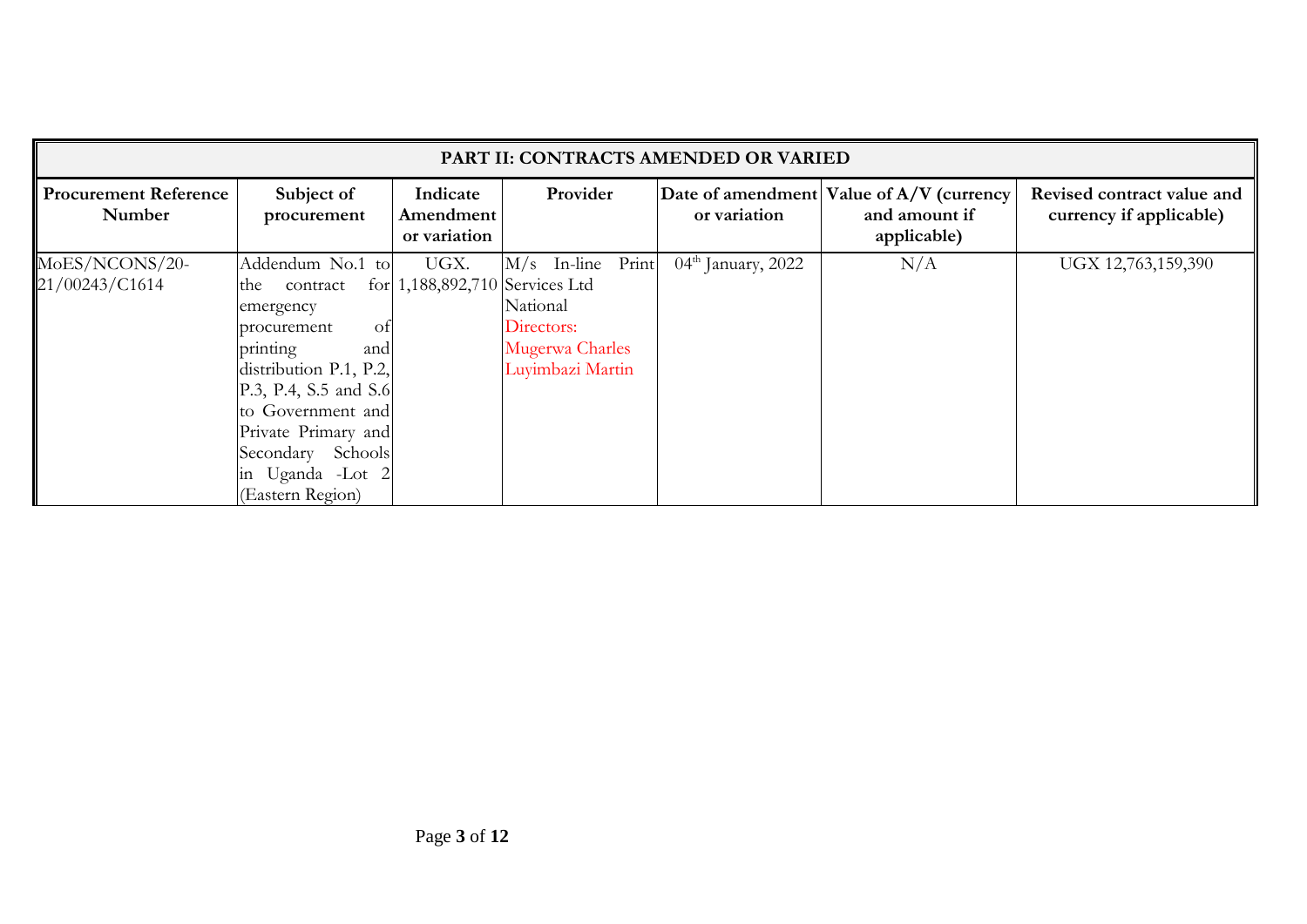|                                    |                                                                              |                                                                                                                          |                                                                 | PART III: CONTRACTS COMPLETED                                      |                       |                                   |                                            |
|------------------------------------|------------------------------------------------------------------------------|--------------------------------------------------------------------------------------------------------------------------|-----------------------------------------------------------------|--------------------------------------------------------------------|-----------------------|-----------------------------------|--------------------------------------------|
| Procurement<br>Reference<br>Number | Subject of<br>procurement                                                    | Provider                                                                                                                 | <b>Reservation/</b><br>Preference<br><b>Schemes</b><br>(Yes/No) | <b>Category of Provider</b><br>(Foreign/<br>National/<br>Resident) | Date of<br>completion | Total amount paid<br>and currency | Contract value<br>(Currency and<br>amount) |
| LPO No. 11712                      | Small office equipment M/s<br>the<br>planning (U) Ltd<br>under<br>department | Kangaroo<br>National<br>Directors:<br>Kazoora Benson                                                                     | No                                                              | National                                                           | 05/01/22              | UGX 7,164,660                     | UGX 7,164,660                              |
| LPO No. 11628                      | M/V repairs UG 2875E M/s                                                     | Kohoshiko<br>Services U Ltd<br>National<br>Directors:<br>Namutebi Lilian<br>Tricia<br>Helen<br>Mubiru Luyima             | No                                                              | National                                                           | 06/01/22              | UGX 11,103,800                    | UGX 11,103,800                             |
| LPO No. 11742                      | Procurement<br><sub>of</sub><br>Projector                                    | $a M/s$ B-Four IT<br>Solutions                                                                                           | N <sub>o</sub>                                                  | National                                                           | 06/01/22              | UGX 11,400,000                    | UGX 11,400,000                             |
| LPO No. 11744                      | Procurement<br>of<br>CISCO POE switch                                        | Nissi<br>a M/s<br>Technologies<br>$\overline{U}$<br>Ltd<br>National<br>Directors:<br>Otim Patrick<br>Omunyokol<br>Albert | No                                                              | National                                                           | 06/01/22              | UGX 7,965,000                     | UGX 7,965,000                              |
| LPO No. 11743                      | Procurement of laptops M/s<br>for PCU Arab Funded Technologies<br>Projects   | Nissi<br>$\mathbf U$<br>Ltd                                                                                              | No                                                              | National                                                           | 06/01/22              | UGX 17,434,500                    | UGX 17,434,500                             |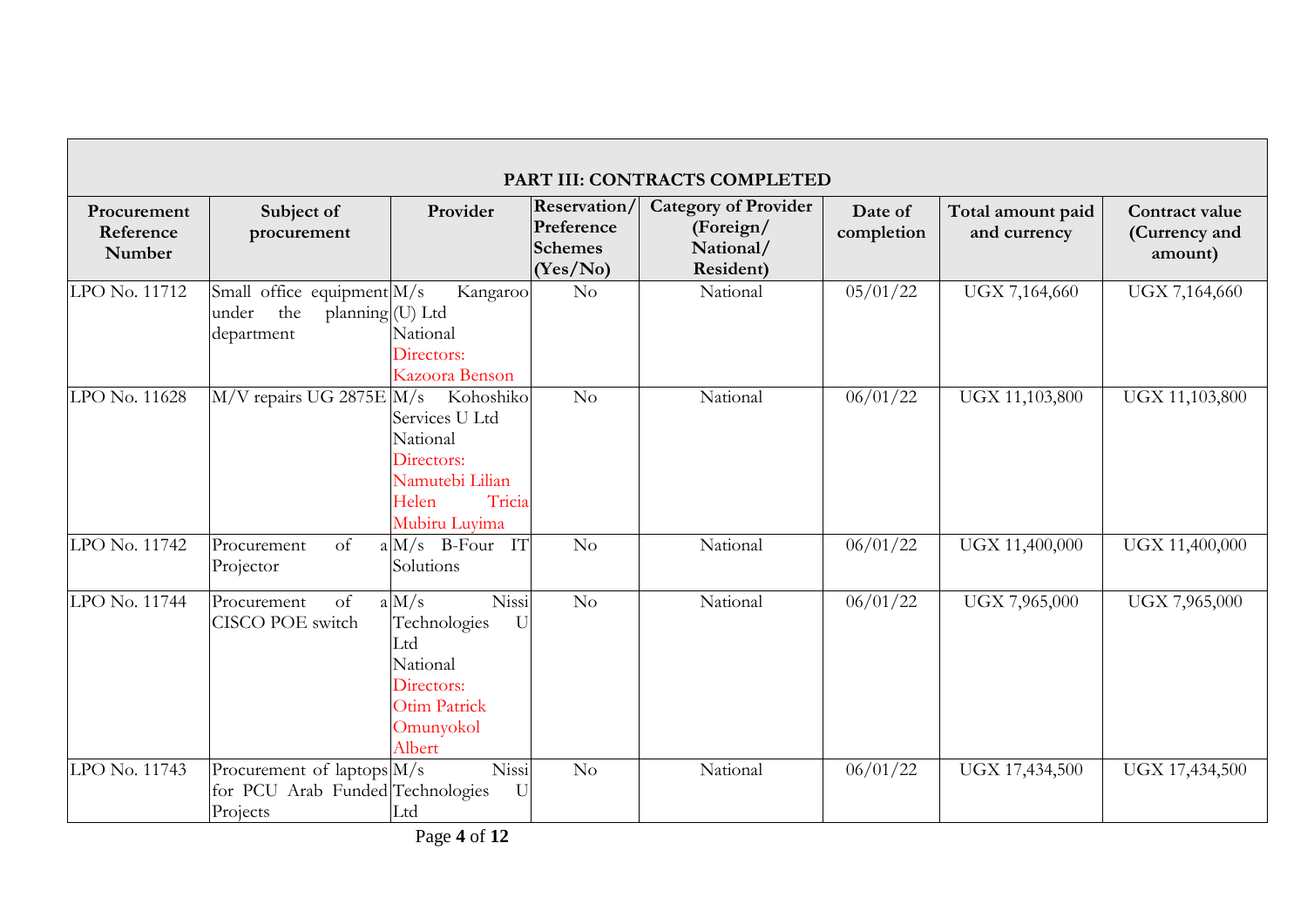|                                    | PART III: CONTRACTS COMPLETED                                                          |                                                               |                                                                 |                                                                    |                       |                                   |                                            |
|------------------------------------|----------------------------------------------------------------------------------------|---------------------------------------------------------------|-----------------------------------------------------------------|--------------------------------------------------------------------|-----------------------|-----------------------------------|--------------------------------------------|
| Procurement<br>Reference<br>Number | Subject of<br>procurement                                                              | Provider                                                      | <b>Reservation/</b><br>Preference<br><b>Schemes</b><br>(Yes/No) | <b>Category of Provider</b><br>(Foreign/<br>National/<br>Resident) | Date of<br>completion | Total amount paid<br>and currency | Contract value<br>(Currency and<br>amount) |
|                                    |                                                                                        | National<br>Directors:<br>Otim Patrick<br>Omunyokol<br>Albert |                                                                 |                                                                    |                       |                                   |                                            |
| LPO No. 3299                       | $\overline{2}$<br>containers $M/s$<br>cargo<br>under USDP                              | Fame<br>Logistics U Ltd                                       | No                                                              | National                                                           | 11/01/22              | UGX 38,045,500                    | UGX 38,045,500                             |
| LPO No. 11762                      | Toners<br>Assorted<br>F&A                                                              | for $M/s$<br>Kyopa<br>General<br>Merchandise                  | No                                                              | National                                                           | 11/01/22              | UGX 6,000,000                     | UGX 6,000,000                              |
| LPO No. 11669                      | Tyres<br>for $M/V$ UG $M/s$<br>2954E                                                   | Arrow<br>Centre Ltd                                           | No                                                              | National                                                           | 13/01/22              | UGX 9,440,000                     | UGX 9,440,000                              |
| LPO No. 11768                      | <sub>of</sub><br>books $M/s$<br>Supply<br>"Blackhawk Centre Ltd<br>entitled<br>Rising) | Arrow                                                         | No                                                              | National                                                           | 25/01/22              | UGX 724,722,320                   | UGX 724,722,320                            |
| LPO No. 11653                      | Teaching<br>Radio<br>continuity of learning Broadcasting Ltd<br>during the lockdown.   | for $M/s$<br>Bunyonyi                                         | No                                                              | National                                                           | 25/01/22              | UGX 28,320,000                    | UGX 28,320,000                             |
| LPO No. 3315                       | Laptops for Education M/s B-Four IT<br>Policy<br>Commission                            | Review Solutions                                              | No                                                              | National                                                           | 27/01/22              | UGX 99,898,800                    | UGX 99,898,800                             |
|                                    |                                                                                        |                                                               |                                                                 |                                                                    | <b>TOTAL</b>          | UGX 950,094,580                   | UGX 950,094,580                            |

┑

 $\blacksquare$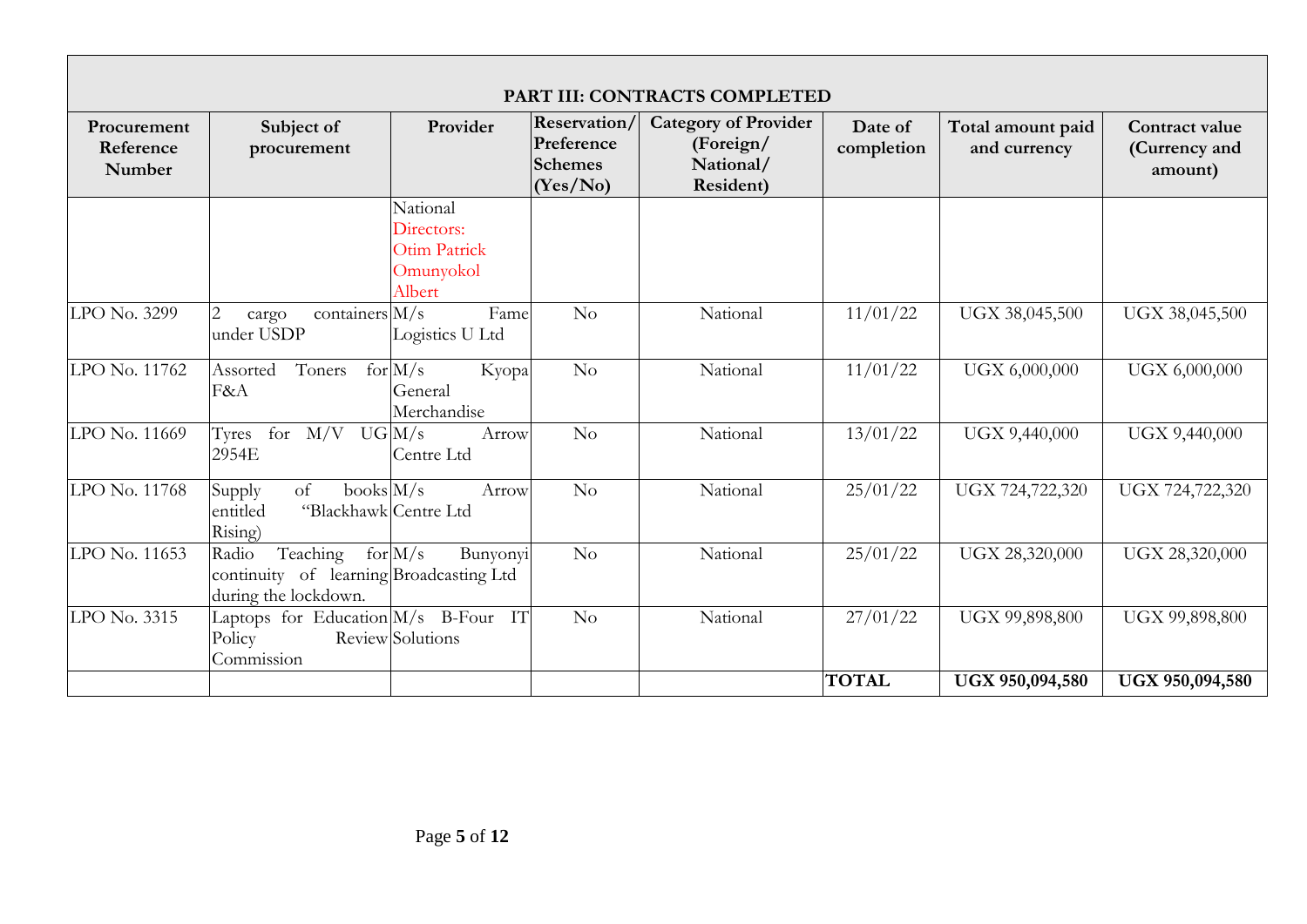|                |                                    |                                                              | PART IV: REPORT ON MICRO PROCUREMENTS                                                                          |                                   |                                                                |                                            |                                            |
|----------------|------------------------------------|--------------------------------------------------------------|----------------------------------------------------------------------------------------------------------------|-----------------------------------|----------------------------------------------------------------|--------------------------------------------|--------------------------------------------|
| N <sub>o</sub> | Procurement<br>reference<br>number | Subject of procurement                                       | Provider                                                                                                       | Preference/Reser<br>vation Scheme | Category of<br>Provider<br>(Foreign/<br>National/<br>Resident) | Invoice and date of<br>delivery/completion | Contract value<br>(Currency and<br>amount) |
|                | 1. $LPO$ No.<br>11720              | Assorted<br>stationery<br><b>CEPPA</b>                       | $for \, M/s$ Dallena Enterprises                                                                               | No                                | National                                                       | $\frac{03}{01/22}$                         | UGX 1,504,000                              |
| 2.             | $LPO$ No.<br>11638                 | M/V repairs for UG 2629E                                     | M/s K'la Autotune Ltd                                                                                          | No                                | National                                                       | 03/01/22                                   | UGX 4,979,000                              |
|                | $3.$ LPO No.<br>11717              | Assorted tonners for CIM                                     | M/s<br>Resteve<br>International Ltd                                                                            | No                                | National                                                       | 05/01/22                                   | UGX 4,150,000                              |
| 4.             |                                    | LPO No. 3288 Repair of M/V UG 2871                           | Ko-Hoshiko<br>M/s<br>Engineering<br>National<br>Directors:<br>Namutebi Lilian<br>Helen Tricia Mubiru<br>Luvima | No                                | National                                                       | 06/01/22                                   | UGX 3,600,000                              |
|                | 5. $LPONo.$<br>11742               | Procurement of a Projector                                   | <b>B-Four</b><br>IT<br>M/s<br>Solutions                                                                        | No                                | National                                                       | 06/01/22                                   | UGX 11,400,000                             |
|                | $6.$ LPO No.<br>11716              | Assorted stationery for CIM                                  | M/s Nunu Ventures Ltd                                                                                          | No                                | National                                                       | 06/01/22                                   | UGX 1,000,000                              |
|                | 7. $LPO$ No.<br>11741              | Filing cabinet for Budget M/s Footsteps Furniture<br>section | U Ltd                                                                                                          | $\overline{No}$                   | National                                                       | 06/01/22                                   | UGX 1,100,000                              |
|                | 8. $LPONo.$<br>11756               | M/V repairs UG 2875E                                         | M/s Kohoshiko Services<br>U Ltd<br>National<br>Directors:<br>Namutebi Lilian                                   | No                                | National                                                       | 06/01/22                                   | UGX 1,000,000                              |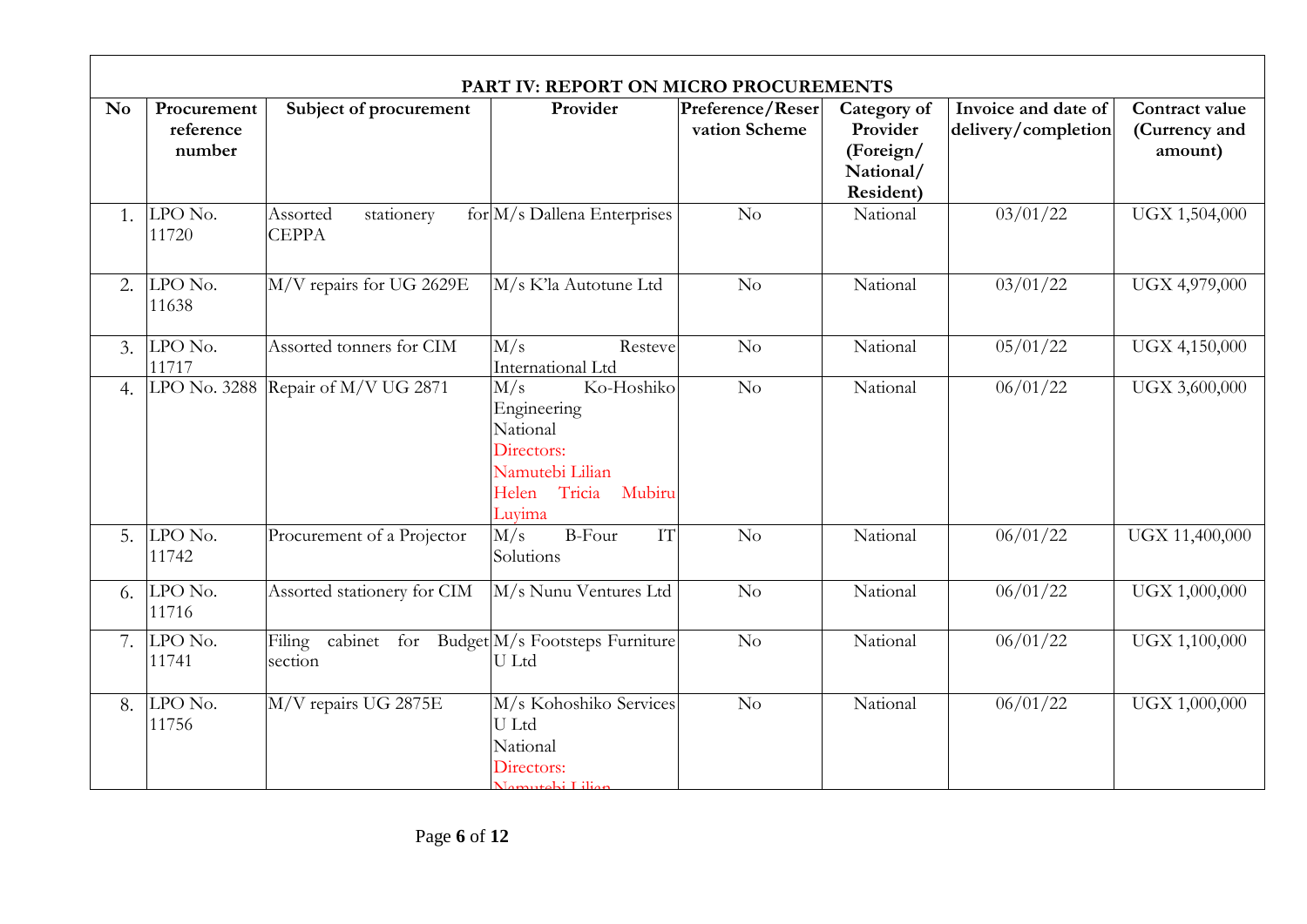| 9. |                         | LPO No. 3288 $M/V$ repairs UG 2871E                                                                            | M/s Kohoshiko Services<br>U Ltd<br>National<br>Directors:<br>Namutebi Lilian<br>Helen Tricia Mubiru<br>Luyima | No              | National | 06/01/22 | UGX 3,600,000      |
|----|-------------------------|----------------------------------------------------------------------------------------------------------------|---------------------------------------------------------------------------------------------------------------|-----------------|----------|----------|--------------------|
|    | $10$ . LPO No.<br>11750 | Assorted<br>stationery<br>tonners for Basic Education                                                          | and M/s Anointed Business<br>World Ltd                                                                        | No              | National | 06/01/22 | UGX 2,006,320      |
|    | $11.$ LPO No.<br>11749  | Assorted stationery for the M/s Anointed Business<br>budget division in EPPADQ World Ltd                       |                                                                                                               | $\overline{N}$  | National | 06/01/22 | <b>UGX 548,818</b> |
|    | $12.$ LPO No.<br>11749  | Assorted stationery for the M/s Anointed Business<br>budget division in EPPADQ World Ltd                       |                                                                                                               | $\overline{N}$  | National | 06/01/22 | <b>UGX 548,818</b> |
|    | $13$ . LPO No.<br>11747 | Photocopying paper for the M/s Anointed Business<br>Budget Division in EPPAD                                   | World Ltd                                                                                                     | No              | National | 06/01/22 | UGX 1,091,500      |
|    | 14. LPO No.<br>11751    | Assorted stationery & toners $ M/s $ Kyopa<br>and cartridges for Basic Merchandise<br>Education                | General                                                                                                       | $\overline{No}$ | National | 06/01/22 | UGX 1,060,000      |
|    | $15$ . LPO No.<br>11748 | Assorted toners and cartridges M/s Kyopa General<br>for EPPAD                                                  | Merchandise                                                                                                   | $\overline{No}$ | National | 06/01/22 | UGX 4,610,000      |
|    |                         | 16. LPO No. 1735 M/V repairs UG 2619E                                                                          | M/s Kampala Auto tune<br>Ltd                                                                                  | No              | National | 06/01/22 | UGX 4,932,400      |
|    |                         | 17. LPO No. 1740 M/V repairs UG 2617E                                                                          | M/s Kampala Auto tune<br>Ltd                                                                                  | $\overline{N}$  | National | 06/01/22 | UGX 4,944,200      |
|    | $18$ , LPO No.<br>11753 | Advert for assorted balls for M/s New vision Printing<br>community mobilization FY and Publishing<br>$21 - 22$ | National                                                                                                      | N <sub>o</sub>  | National | 11/01/22 | UGX 2,200,000      |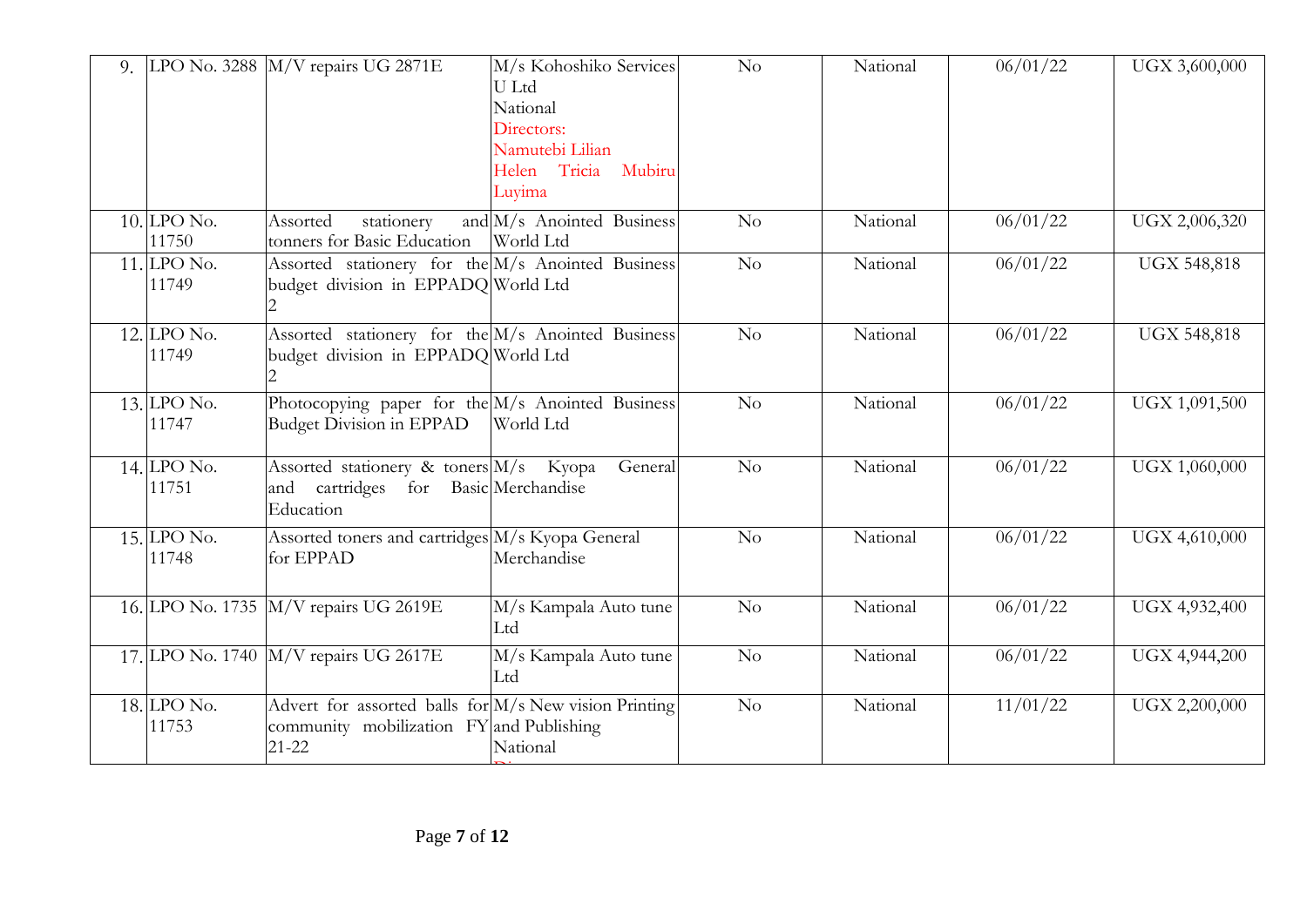| $19$ . LPO No.<br>11753 | Advert for assorted sports M/s New vision Printing<br>for<br>equipment<br>Institutions                             | Education and Publishing<br>National<br><b>MoFPED</b><br>N.S.S.F<br>N.I.C                                           | No             | National | 11/01/22 | UGX 2,200,000 |
|-------------------------|--------------------------------------------------------------------------------------------------------------------|---------------------------------------------------------------------------------------------------------------------|----------------|----------|----------|---------------|
|                         | 20. LPO No. 3306 Advert for disclosure<br>Covid 19emergency project                                                | of M/s New vision Printing<br>and Publishing<br>National<br><b>MoFPED</b><br>N.S.S.F<br>N.I.C                       | No             | National | 11/01/22 | UGX 2,200,000 |
|                         | 21. LPO No. 3310 Advert for EGR printers for M/s New vision Printing<br>Jinja, Nakasongola & Amudat and Publishing | National<br><b>MoFPED</b><br>N.S.S.F<br>N.I.C                                                                       | N <sub>o</sub> | National | 11/01/22 | UGX 2,200,000 |
|                         | 22. LPO No. 3302 M/V repairs UG 2870E                                                                              | M/s Kohoshiko Services<br>U Ltd<br>National<br>Directors:<br>Namutebi Lilian<br>Helen Tricia<br>Mubiru<br>Luyima    | No             | National | 11/01/22 | UGX 4,366,000 |
|                         | 23. LPO No. 3303 M/V repairs UG 2819E                                                                              | M/s Kohoshiko Services<br>U Ltd<br>National<br>Directors:<br>Namutebi Lilian<br>Tricia<br>Mubiru<br>Helen<br>Luyima | $\overline{N}$ | National | 11/01/22 | UGX 4,908,800 |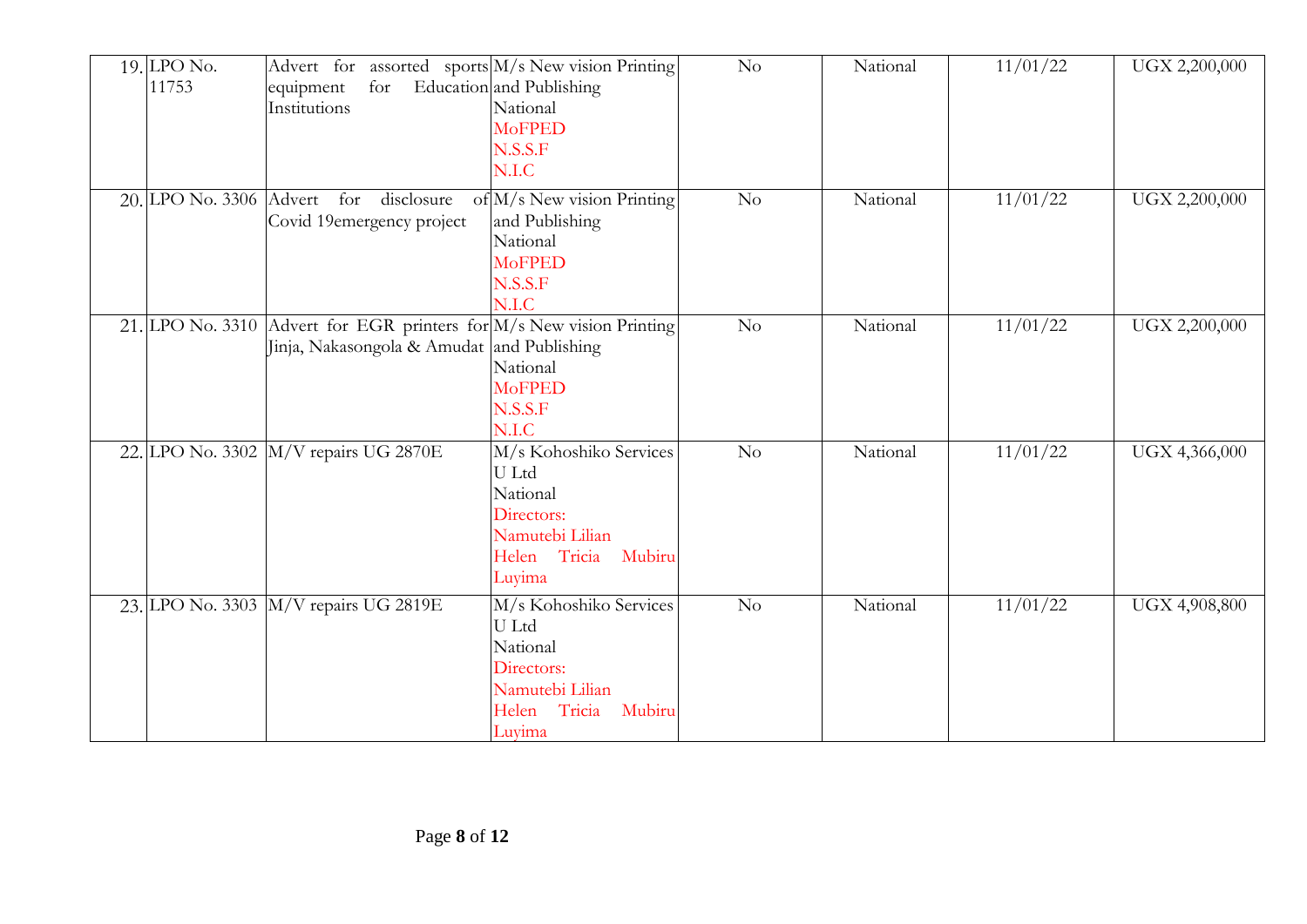|                      | 24. LPO No. 3304 M/V repairs UG 2866E | M/s Kohoshiko Services<br>U Ltd<br>National<br>Directors:<br>Namutebi Lilian<br>Helen Tricia Mubiru<br>Luyima    | No             | National | 11/01/22 | UGX 4,661,000      |
|----------------------|---------------------------------------|------------------------------------------------------------------------------------------------------------------|----------------|----------|----------|--------------------|
|                      | 25. LPO No. 3307 M/V repairs UG 2871E | M/s Kohoshiko Services<br>U Ltd<br>National<br>Directors:<br>Namutebi Lilian<br>Helen Tricia Mubiru<br>Luyima    | N <sub>o</sub> | National | 11/01/22 | UGX 4,838,000      |
|                      | 26. LPO No. 3308 M/V repairs UG 2867E | M/s Kohoshiko Services<br>U Ltd<br>National<br>Directors:<br>Namutebi Lilian<br>Helen Tricia Mubiru<br>Luyima    | No             | National | 11/01/22 | UGX 4,448,000      |
|                      | 27. LPO No. 3301 M/V repairs UG 2865E | M/s Kohoshiko Services<br>U Ltd<br>National<br>Directors:<br>Namutebi Lilian<br>Helen Tricia Mubiru<br>Luyima    | $\rm No$       | National | 11/01/22 | UGX 4,366,000      |
| 28. LPO No.<br>11723 | M/V repairs UG 2995E                  | M/s Kohoshiko Services<br>U Ltd<br>National<br>Directors:<br>Namutebi Lilian<br>Helen Tricia<br>Mubiru<br>Luyima | No             | National | 11/01/22 | <b>UGX 536,900</b> |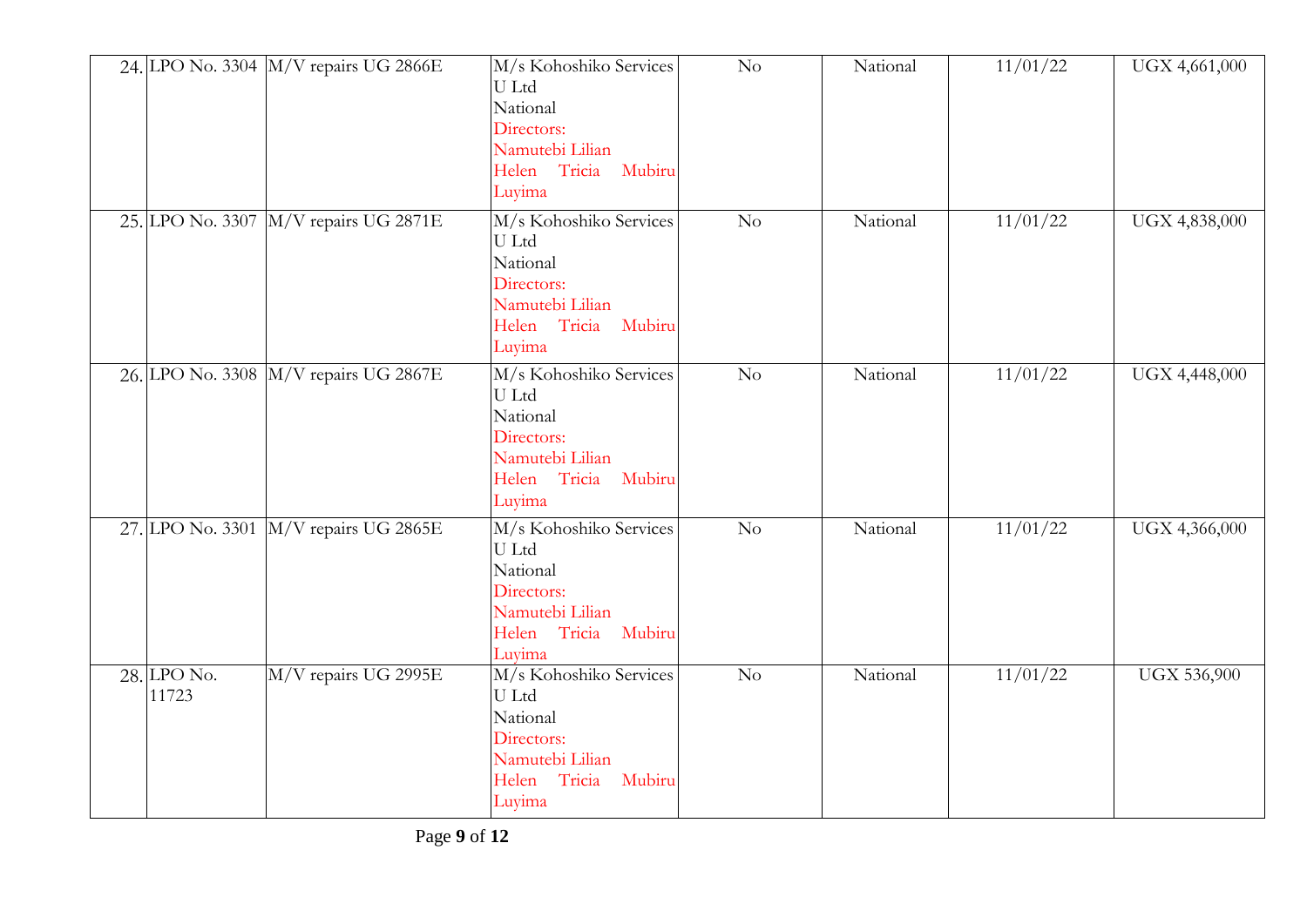| $29$ . LPO No.<br>11715 | Seat covers M/V UG 2995E                                                  | M/s Victoria Motors U<br>Ltd                                           | No              | National | 11/01/22 | UGX 1,104,480 |
|-------------------------|---------------------------------------------------------------------------|------------------------------------------------------------------------|-----------------|----------|----------|---------------|
|                         | 30. LPO No. 3313 Drum unit and complete fuser M/s HAK Computers U<br>unit | Ltd                                                                    | $\overline{No}$ | National | 11/01/22 | UGX 4,423,820 |
|                         | 31. LPO No. 3311 Replace four drum unit                                   | M/s HAK Computers U<br>Ltd<br>National<br>Directors:<br>Hussein Kiruta | No              | National | 11/01/22 | UGX 4,956,000 |
|                         | 32. LPO No. 3312 Drum unit complete fuser M/s HAK Computers U<br>unit     | Ltd<br>National<br>Directors:<br>Hussein Kiruta                        | No              | National | 11/01/22 | UGX 4,600,820 |
| 33. LPO No.<br>11763    | Assorted stationery for IMU                                               | M/s Kisco International<br>Ltd                                         | $\overline{No}$ | National | 13/01/22 | UGX 1,991,840 |
| 34. LPO No.<br>11761    | Assorted stationery for PA                                                | M/s Kisco International<br>Ltd                                         | $\overline{No}$ | National | 13/01/22 | UGX 2,010,720 |
|                         | 35. LPO No. 3314 M/V repairs for UG 2872E                                 | M/s Cooper Motors Ltd                                                  | No              | National | 13/01/22 | UGX 4,358,186 |
| 36. LPO No.<br>11767    | M/V repairs for UG 2048E                                                  | M/s Kampala Autotune<br>U Ltd                                          | No              | National | 25/01/22 | UGX 4,531,200 |
| 37. LPO No.<br>11757    | MIFI devices for PSI                                                      | M/s HAK Computers U<br>Ltd<br>National<br>Directors:<br>Hussein Kiruta | No              | National | 11/01/22 | UGX 1,974,500 |
| 38. LPO No.<br>11766    | M/V repairs for UG 2520E                                                  | M/s KIY Auto Repairs                                                   | No              | National | 25/01/22 | UGX 4,956,000 |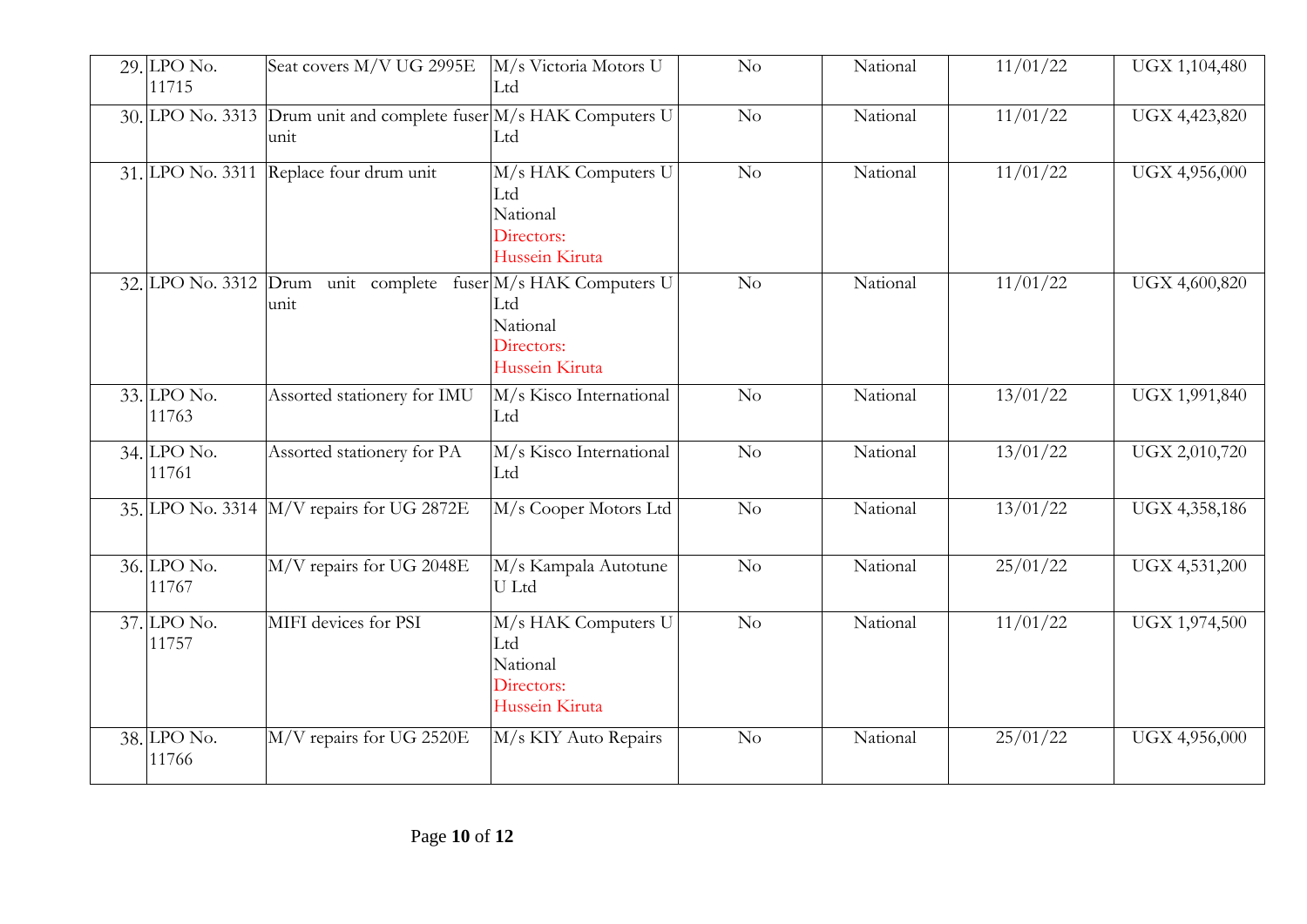| Total value of micro UGX 123,907,322 |
|--------------------------------------|
| procurements of the                  |
| Procuring<br>and                     |
| <b>Disposing Entity</b>              |